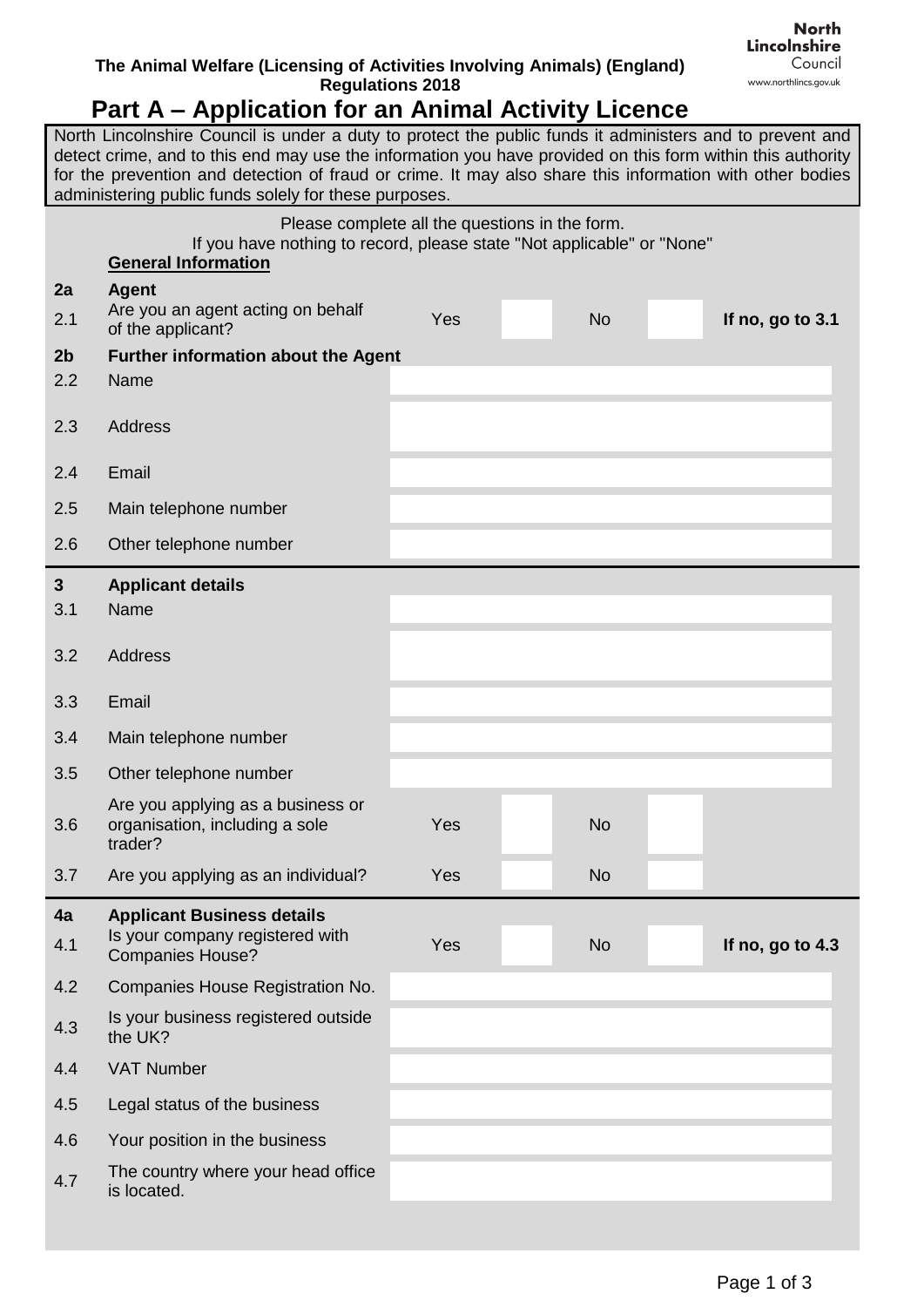| 4b                     | Business Address - This should be your official address<br>The address required of you by law to receive all communication |                                                                                                                                                                                                                                                 |                            |           |  |  |
|------------------------|----------------------------------------------------------------------------------------------------------------------------|-------------------------------------------------------------------------------------------------------------------------------------------------------------------------------------------------------------------------------------------------|----------------------------|-----------|--|--|
| 4.8                    | Building name or number                                                                                                    |                                                                                                                                                                                                                                                 |                            |           |  |  |
| 4.9                    | <b>Street</b>                                                                                                              |                                                                                                                                                                                                                                                 |                            |           |  |  |
| 4.10                   | <b>District</b>                                                                                                            |                                                                                                                                                                                                                                                 |                            |           |  |  |
| 4.11                   | City or Town                                                                                                               |                                                                                                                                                                                                                                                 |                            |           |  |  |
| 4.12                   |                                                                                                                            | County or administrative area                                                                                                                                                                                                                   |                            |           |  |  |
| 4.13                   | Post Code                                                                                                                  |                                                                                                                                                                                                                                                 |                            |           |  |  |
| 4.14                   | Country                                                                                                                    |                                                                                                                                                                                                                                                 |                            |           |  |  |
| $5\phantom{.0}$<br>5.1 | Pet Vending                                                                                                                | What licensable activities do you intend to carry on? Tick all that apply                                                                                                                                                                       | Attach and complete Part B |           |  |  |
| 5.2                    | Animal Boarding / Day Care                                                                                                 |                                                                                                                                                                                                                                                 | Attach and complete Part C |           |  |  |
| 5.3                    | Performing Animals                                                                                                         |                                                                                                                                                                                                                                                 | Attach and complete Part D |           |  |  |
| 5.4                    | <b>Riding Establishments</b>                                                                                               |                                                                                                                                                                                                                                                 | Attach and complete Part E |           |  |  |
| 5.5                    |                                                                                                                            | The Breeding and Sale of Dogs                                                                                                                                                                                                                   | Attach and complete Part F |           |  |  |
| $6\phantom{1}$         |                                                                                                                            | <b>Model Licence Conditions &amp; Guidance</b>                                                                                                                                                                                                  |                            |           |  |  |
| 6.1                    | Pet Vending                                                                                                                | All applicants to tick that they have read the applicable model licence conditions & guidance                                                                                                                                                   |                            |           |  |  |
| 6.2                    | Animal Boarding                                                                                                            |                                                                                                                                                                                                                                                 |                            |           |  |  |
| 6.3                    | Performing Animals                                                                                                         |                                                                                                                                                                                                                                                 |                            |           |  |  |
| 6.4                    | <b>Riding Establishments</b>                                                                                               |                                                                                                                                                                                                                                                 |                            |           |  |  |
| 6.5                    |                                                                                                                            | The Breeding and Sale of Dogs                                                                                                                                                                                                                   |                            |           |  |  |
| $\overline{7}$         | <b>Additional Information</b>                                                                                              | Please attach the following Information:                                                                                                                                                                                                        |                            |           |  |  |
| 7.1                    | A plan of the premises                                                                                                     |                                                                                                                                                                                                                                                 |                            |           |  |  |
| 7.2                    | Insurance policy                                                                                                           |                                                                                                                                                                                                                                                 |                            |           |  |  |
| 7.3                    | Operating procedures                                                                                                       |                                                                                                                                                                                                                                                 |                            |           |  |  |
| 7.4                    |                                                                                                                            | <b>Risk Assessments (including Fire)</b>                                                                                                                                                                                                        |                            |           |  |  |
| 7.5                    | Infection control procedure                                                                                                |                                                                                                                                                                                                                                                 |                            |           |  |  |
| 7.6                    | Qualifications                                                                                                             |                                                                                                                                                                                                                                                 |                            |           |  |  |
| 7.7                    | Training records                                                                                                           |                                                                                                                                                                                                                                                 |                            |           |  |  |
| 7.8                    |                                                                                                                            | I hereby confirm that I can meet the criteria needed to obtain a licence and that should any<br>matters be omitted that it will impact on my application. It is my responsibility to make sure that all<br>information is complete and correct. |                            |           |  |  |
| 7.9                    | Signature                                                                                                                  |                                                                                                                                                                                                                                                 |                            |           |  |  |
| 7.10                   | Name                                                                                                                       |                                                                                                                                                                                                                                                 |                            | 7.11 Date |  |  |